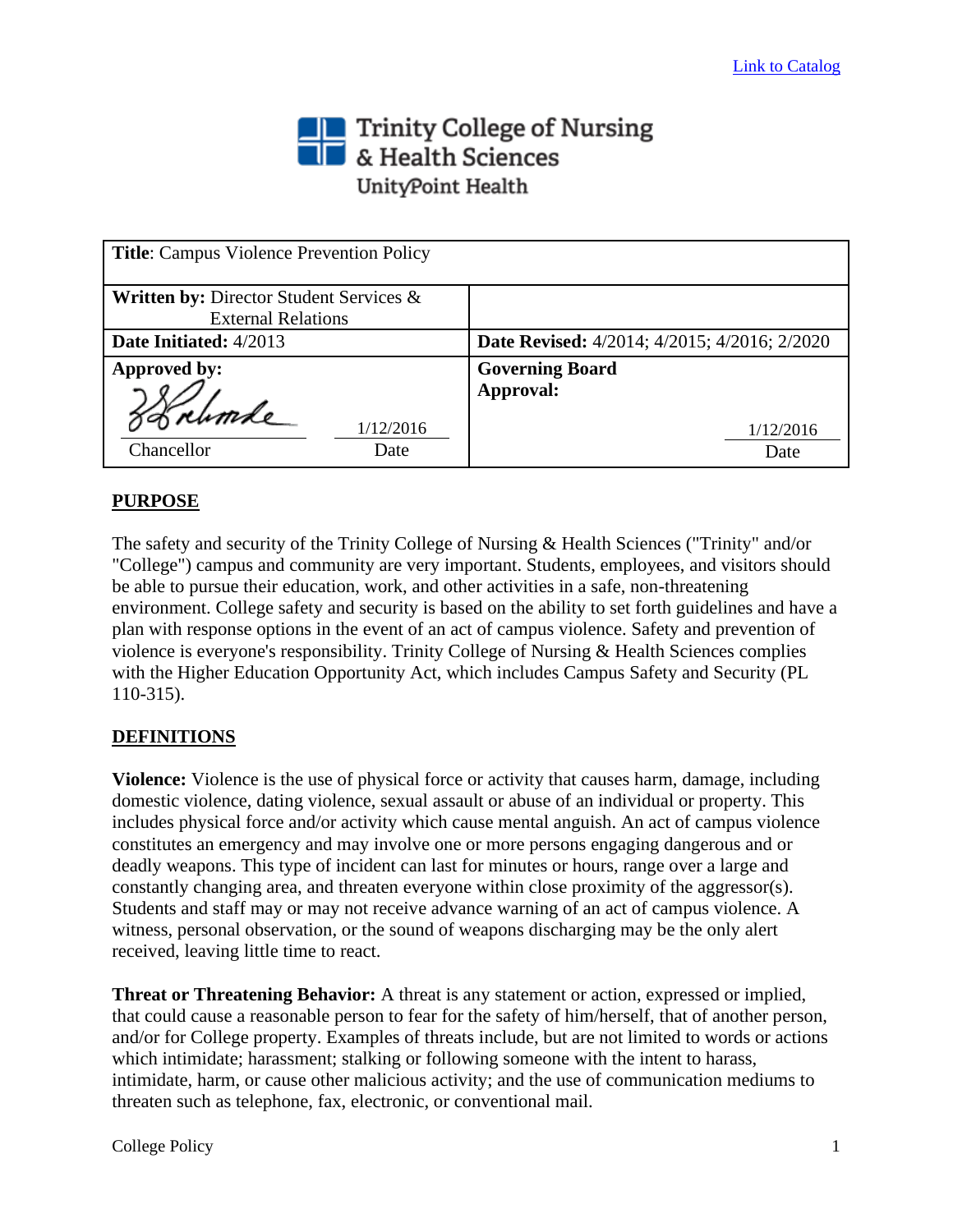**Weapons:** Weapons are not permitted on College-controlled property except for purposes of law enforcement and as specially authorized for the purposes of instruction, research, or service and as approved in writing by the Chancellor. To ensure compliance with Illinois Firearm Concealed Carry Act (430 ILCS 66/1) entrances to campus property and facilities are clearly posted to notify people that the College is a prohibited area. Under Illinois' law, property owned or leased by a private college is a "prohibited area" where concealed carry is not allowed, except those people with a valid concealed carry permit who can keep their firearms locked in their personal vehicles.

Prohibited weapons include, but are not limited to any: (1) firearm, firearm ammunition, BB gun, pellet gun, paintball gun, tear gas gun, taser, or other dangerous or deadly device of similar type; (2) knife with a blade of at least 3 inches in length (except ordinary eating utensil), dagger, dirk, switchblade, knife, stiletto, ax, hatchet, or other deadly or dangerous weapon or instrument of similar type; (3) bludgeon, blackjack, slingshot, sandbag, sand club, metal knuckles, billy club, throwing star, nunchaku, or other dangerous or deadly weapon of similar type; (4) bomb, bombshell, grenade, firework, bottle or other container containing an explosive, toxic or noxious substance, unless under academic/classroom supervision, (other than an object containing a nonlethal noxious liquid, gas, or substance designed solely for personal defense possessed by a person 18 years of age or older); (5) souvenir weapon or other weapon that has been rendered permanently inoperative; and any weapons outlined in the Illinois Compiled Statutes on Armed Violence (720ILCS 5/33 A-l, et seq.)

## **POLICY**

#### **Violence Not Tolerated**

Trinity College is committed to a safe and secure environment for all employees, students, and visitors. Conduct that threatens the health or safety of any person, or creates a reasonable fear that such a result will occur, including but not limited to: acts of violence, threats of violence, possession of weapon(s) on college-controlled property, without proper written authorization, threatening behavior, and/or reckless disregard for the health or safety of any person are not acceptable conduct at Trinity College and will not be tolerated. Violation of this policy and/or the Code of Student Conduct will result in disciplinary action up to and including termination of employment and/or dismissal from the College.

#### **Responsibility**

The entire College community shares the responsibility for a safe and secure campus. Knowledge of violent acts or threats planned or carried out are to be reported to supervisors or other appropriate campus administrators immediately. In case of emergency, please call 911 and/or press one of the College's panic alarms or blue light for assistance.

#### **Application**

This policy covers all persons:

- -On College property;
- -At College-sponsored events;

-Fulfilling duties of a college student off-campus (such as work in the clinical setting);

-Engaging in any action having direct impact on the College community.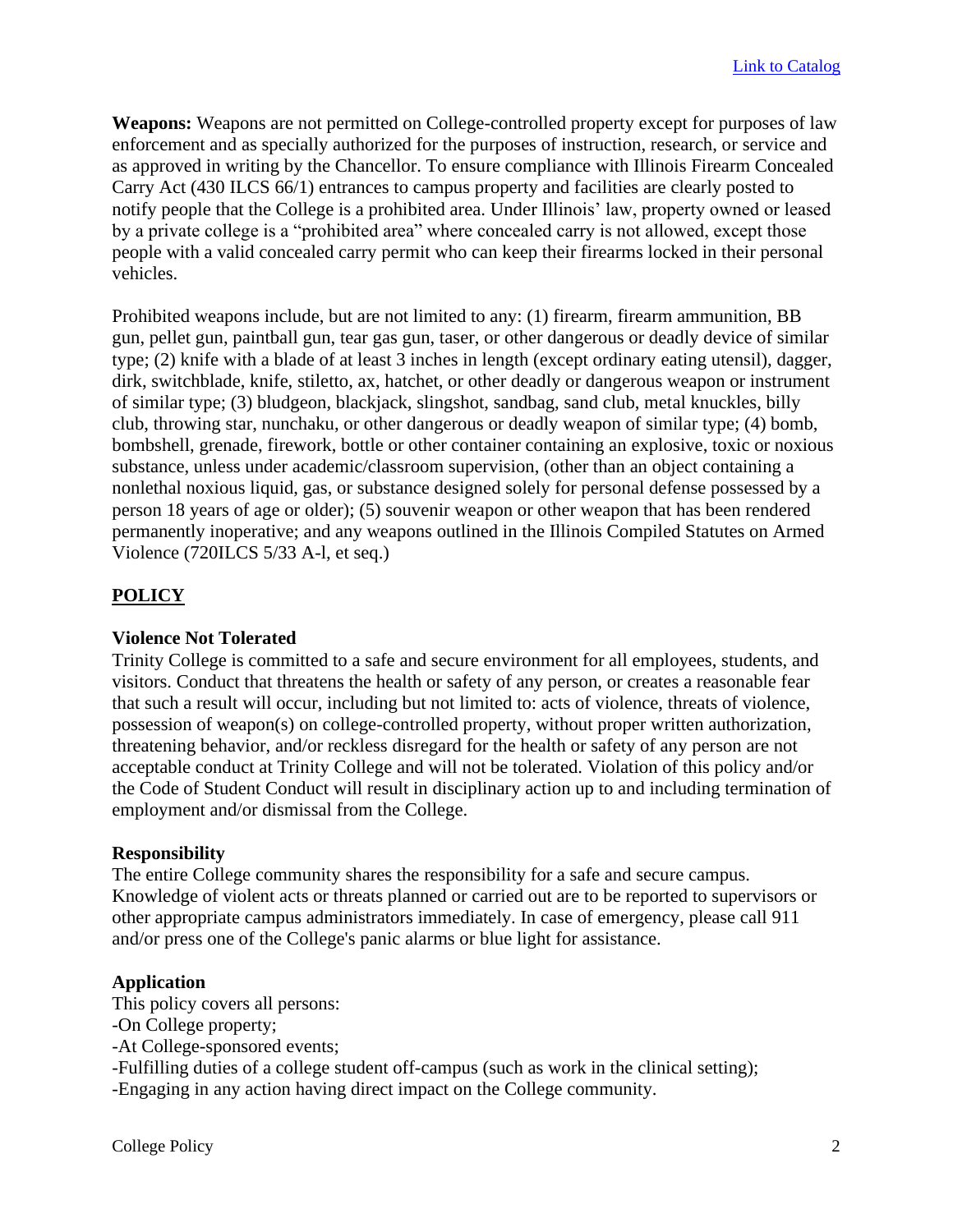#### **PROCEDURE**

#### **Reporting On Campus**

The College has procedures for responding to and addressing conduct that violates this policy and urges all students, employees, and visitors to be alert to the possibility of violence on campus. As part of the College community, all students, employees, and visitors are responsible for reporting violence they experience or witness.

Students, faculty, staff, and visitors should address emergencies by calling 911. Violence or threats against self or others should not be ignored or disregarded. If experiencing or observing an immediate threat or violent situation, local law enforcement is to be alerted as soon as possible. Delayed reporting may unnecessarily allow the behavior to continue, cause harm, or jeopardize the investigation due to the passage of time, fading memories, or departure of witnesses.

The A.L.I.C.E. response utilizes five steps to increase chances of survival during a surprise act of violence on campus. The A.L.I.C.E. response does not follow a set of required actions. Survival is paramount in this situation. It may be appropriate to use only one or two parts of the response plan or utilize all five parts. In this type of incident, perception is the reality and individuals will decide what appropriate action to take; dealing with known information and disregarding unknown information.

- 1. **A**lert- Announcement of the onset of the emergency can be anything.
	- Gunfire
	- Witness
	- Phone alert
- 2. **L**ockdown- This is a semi-secure starting point from which to make survival decisions. Internal lockdown should occur immediately by all who decide not to evacuate.
	- Secure the room
	- Lock the door
	- Cover any windows in the door if possible
	- Tie down the door, if possible, using belts, purse straps, shoe laces, etc.
	- Barricade the door with anything available (desks, chairs, etc.)
	- Look for alternate escape routes (windows, other doors)
	- Call 911
	- Pull the panic alarm found near the door
	- Move out of the doorway in case gunfire comes through
	- Silence or place cell phones on vibrate
	- Once room is secured, do not open the door for anyone. Police will enter the room when the situation is over
	- Gather weapons (coffee cups, chairs, books, pens, etc.) and mentally prepare to defend yourself or others
	- Put yourself in position to surprise the active shooter should they enter the room
	- If you are in lockdown for a long period of time, give consideration to issues such as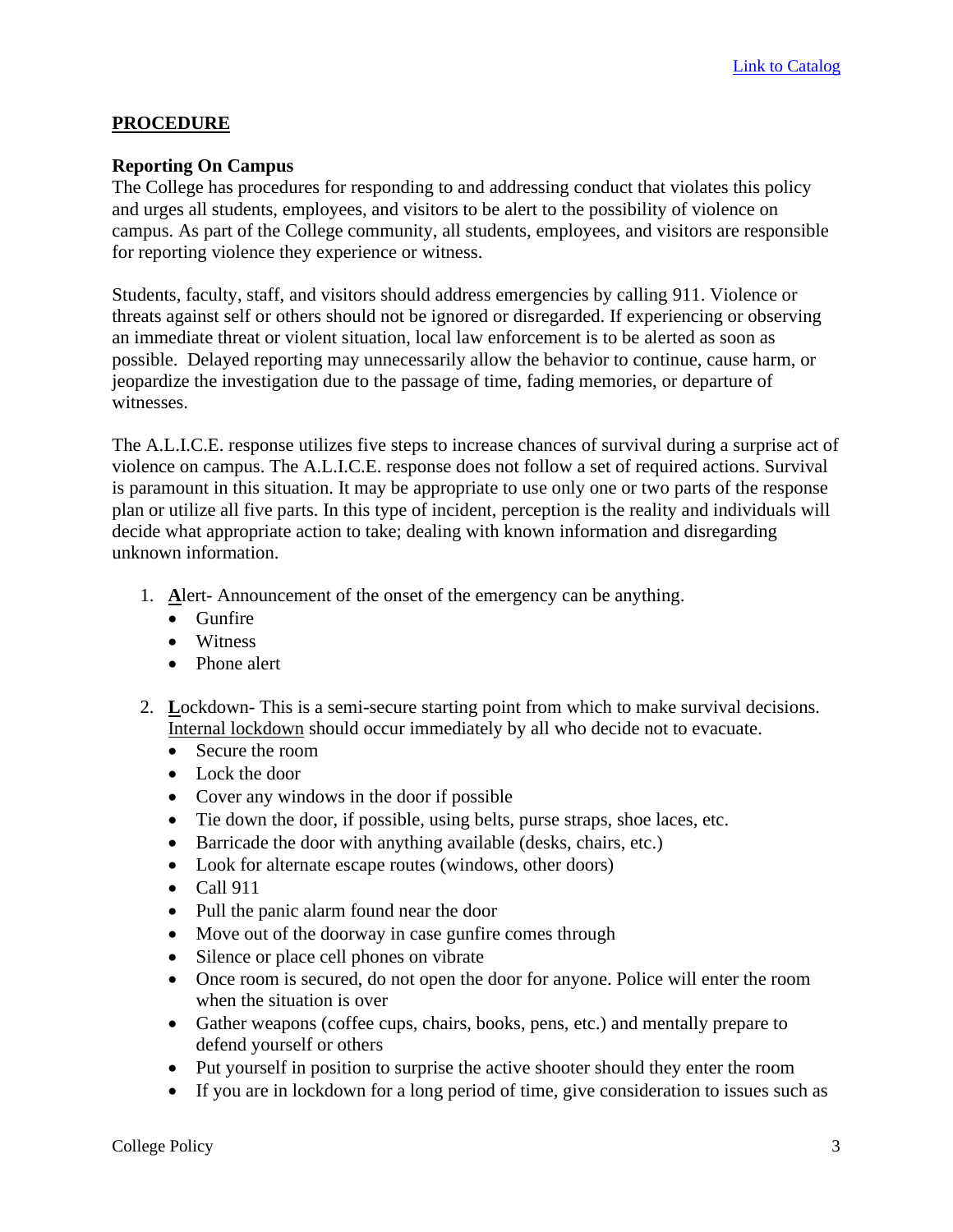bathroom use, keeping people calm, etc.

• Be prepared to provide first aid

External lockdown - Exterior campus lockdown will be determined by law enforcement based on the circumstances of the incident.

- 3. **I**nform- Use any means necessary to pass on real time information.
	- Can be derived from 911 calls
	- Give in plain language
	- Tell who you are
	- Explain what is happening active aggressor/active killer shooting on site
	- Describe where on campus and what room
	- Describe how shots fired/multiple-burst of shots fired, include type of weapon(s)
	- Include movements and actions of the suspect(s) if known
- 4. **C**ounter- This is the use of simple, proactive techniques should students and/or staff be confronted by the aggressor(s); counter techniques interrupt the violent actions of the suspect.
	- Anything can be a weapon
	- Throw things at the aggressor's head to disrupt their aim
	- Create as much noise as possible
	- Attack in a group (swarm)
	- Grab the aggressor's limbs and head and take them to the ground and hold them there
	- Fight dirty- bite, kick, scratch, gouge eyes, etc.
	- If you have control of the aggressor call 911 and tell the police your location and listen to their commands when officers arrive on scene
- 5. **E**vacuate- Remove yourself from the danger zone as quickly as possible.
	- Decide if you can safely evacuate
	- Run in a zigzag pattern as fast as you can
	- Do not stop running until you are far away from the area
	- Bring something to throw with you in case you would encounter the aggressor(s)
	- Break out windows and attempt to quickly clear glass from the frame
	- Do not attempt to drive from the area

#### **Reporting on Clinical**

The UnityPoint - Trinity Medical Center phones (Rock Island, Moline and Bettendorf) can also be used to report emergencies by dialing "6000". A switchboard operator will recognize this as a priority call. The operator will notify security officers to report to the needed area.

#### **Non-Emergency Concerns**

Members of the College community are encouraged to report other behavior that is unusual or threatening even if it is not perceived as an immediate, dangerous, or imminent risk. To report concerns that may not pose an immediate threat, an Incident Form should be completed. Faculty or the Director of Student Services and External Relations should be contacted. The Incident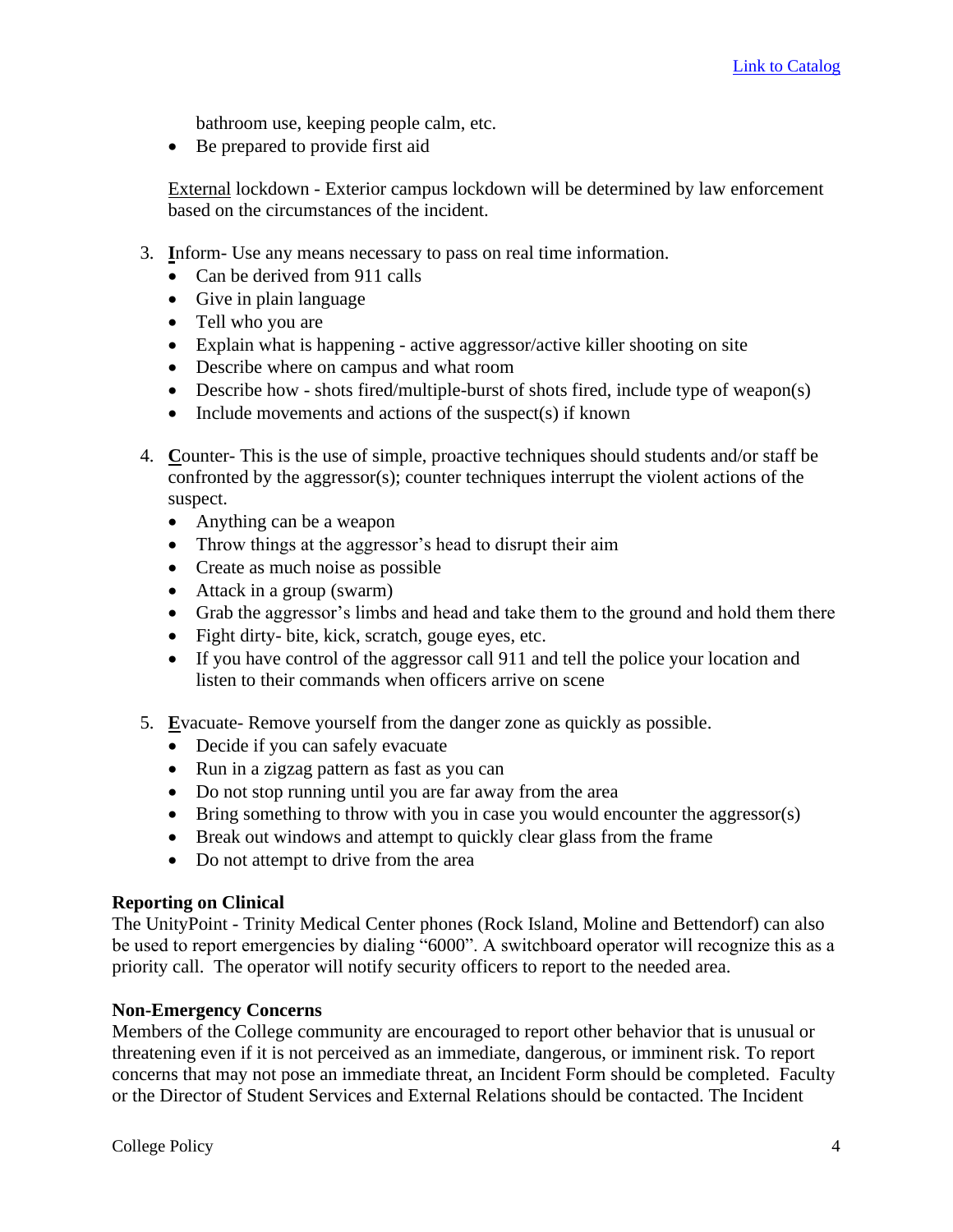Form is located on the College website. Concerns over the conduct of a student, employee, or visitor on campus, may be reported to the following persons:

- 1. Faculty, Dean of Nursing and Health Sciences, or the Director of Student Services and External Relations if the concern is about a student
- 2. The Director of Student Services and External Relations if the concern is about a student, College employee, or visitor
- 3. The Chancellor, Dean of Nursing and Health Sciences, or the UnityPoint Health Trinity Human Resources Employee Relations Manager, if the concern is about a College or UnityPoint Health-Trinity employee

Concerns should include the behaviors involved and the feelings and reaction evoked by the behaviors. List any observers to the incident. Non-emergency concerns require documentation on the Incident Form to be submitted to the Director of Student Services and External Relations.

#### **Protective Orders/Restraining Orders Issued by a Court**

Members of the College community who have an Order of Protection should provide a copy of the order to the Director of Student Services and External Relations who will notify College staff and UnityPoint Health - Trinity Security as appropriate.

## **Notification and Preparedness**

Trinity College, as part of its annual communication on safety, will inform individuals of this policy and its related procedures and resources. The policy is available online and as part of the Annual Campus Crime and Security Report [\(www.trinity](http://www.trinity/) [collegeqc.edu\)](http://collegeqc.edu/). Notifications and testing occur annually. Campus violence prevention is included in New Student Orientation and is a specialty computer-based learning module accessed via the NetLearning Management System. This training includes College faculty, staff, and students.

#### **Emergency Alert System**

This alert system is used to notify the campus community of threats to physical safety in emergency situations (tornado, violence, hazardous material incident, College closure, severe weather, etc.). The Trinity Alert allows Trinity College administrators to send recorded or electronic emergency messages to Trinity College students, faculty, and staff simultaneously by cell phone, home phone, and e-mail using contact information from the College Directory. In an emergency situation the College will, without delay, send out an announcement taking into account the content of the notification, and initiate the Trinity Alert System, unless the notification will, in the professional judgment of authorities, compromise efforts to assist victims or to contain, respond to, or otherwise mitigate the emergency.

Administration or designated law enforcement personnel will determine the severity and extent of the emergency and to whom the alerts should be sent. Administration or the designated person will determine the content of the message and subsequently initiate the notification system. The Director of Student Services and External Relations is the primary contact person for the Trinity Alert System.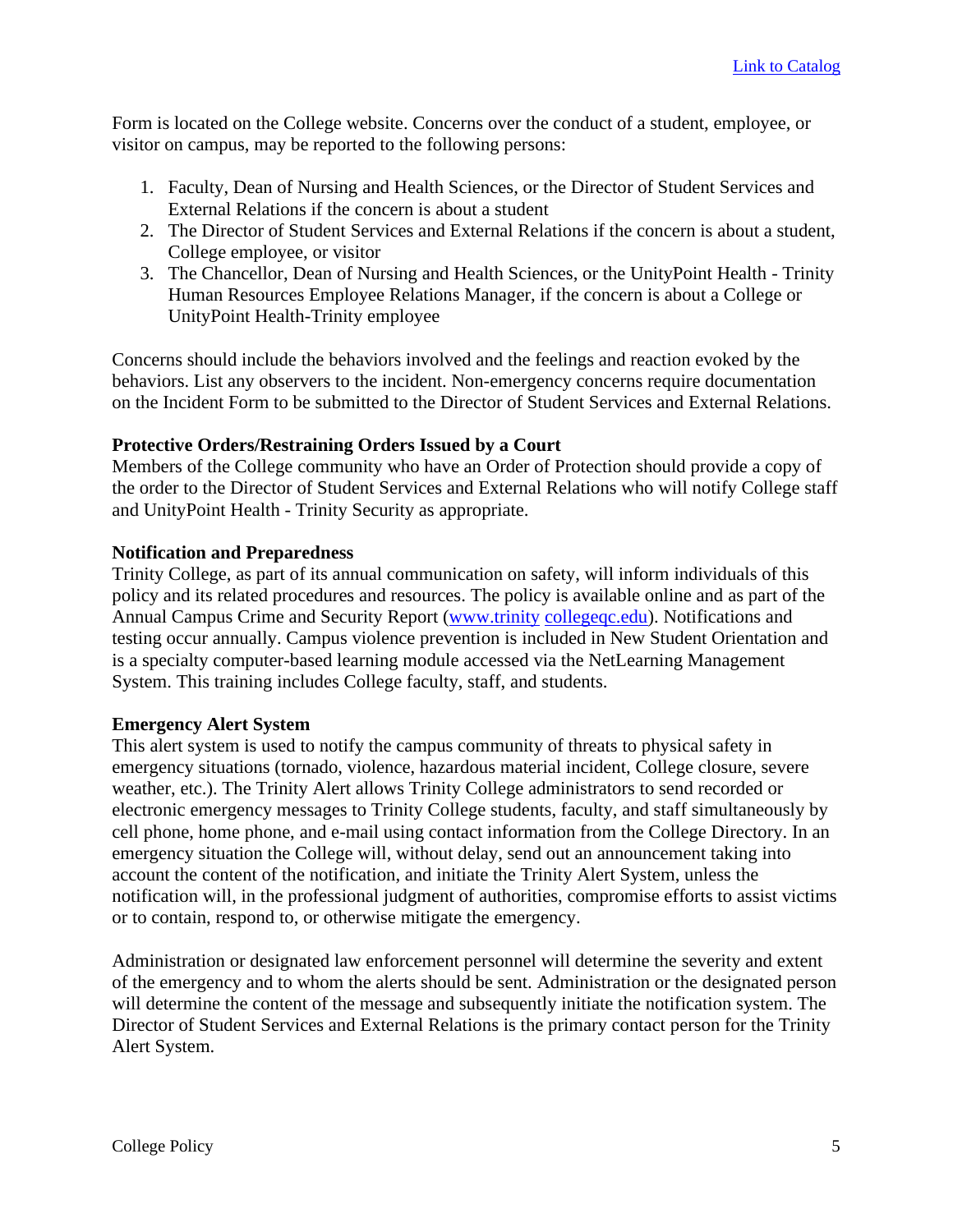The Trinity Alert System is built upon the Connect-ED System, developed specifically for schools, colleges, and universities by Blackboard Connect. Emergency Alerts will also be posted on the website.

The Emergency Alert System will be tested at least once annually.

#### **Confidentiality**

Confidentiality of complaints and parties will be preserved to the greatest extent possible, understanding that the College may have an obligation to take some action even if the complainant is reluctant to proceed. Parties and witnesses to a complaint are also expected to maintain confidentiality of the matter, understanding that they will often not have all the facts and they could impair the investigation by divulging information to persons outside of the investigatory process.

#### **Non-Retaliation and False Claims**

The College prohibits retaliation against persons who in good faith report violations of policy or cooperate in an investigation. The College also prohibits the filing of knowingly false or misleading reports and providing knowingly false or misleading information in an investigation. Discipline or other action can result from either of these acts of violation of policy.

#### **Threat Management**

The Campus Violence Prevention Committee, Threat Assessment Team, and Critical Incident Team are formed to promote awareness and responsiveness across campus to avoid or address situations that may involve violence, threats, intimidation, or property damage. Leaders of the respective teams communicate with each other and collaborate when there is an issue involving an individual not affiliated with the College and when a particular concern about a student, faculty or staff member has implications for the campus community.

#### **Campus Violence Prevention Committee**

The Campus Violence Prevention Committee is a standing committee that functions to provide support, assistance, research, and policy review in regard to violence prevention on campus. The Committee is chaired by the Director of Student Services and External Relations and shall include representatives from the Faculty/Staff/Students, and other departments or units when deemed appropriate.

The Committee shall be responsible for the following:

- Incorporate violence prevention strategies into related policies and/or procedures;
- Encourage zero tolerance policy statements that reaffirm violence prevention strategies;
- Integrate existing campus programs and policies that deal with associated issues (e.g. workplace violence, suicide prevention, anti-bullying, stigma reduction, sexual assault prevention);
- Evaluate physical facilities and grounds and make recommendations to improve safety and further the goal of violence prevention;
- Assist with the implementation of the Campus Violence Prevention Plan throughout campus; and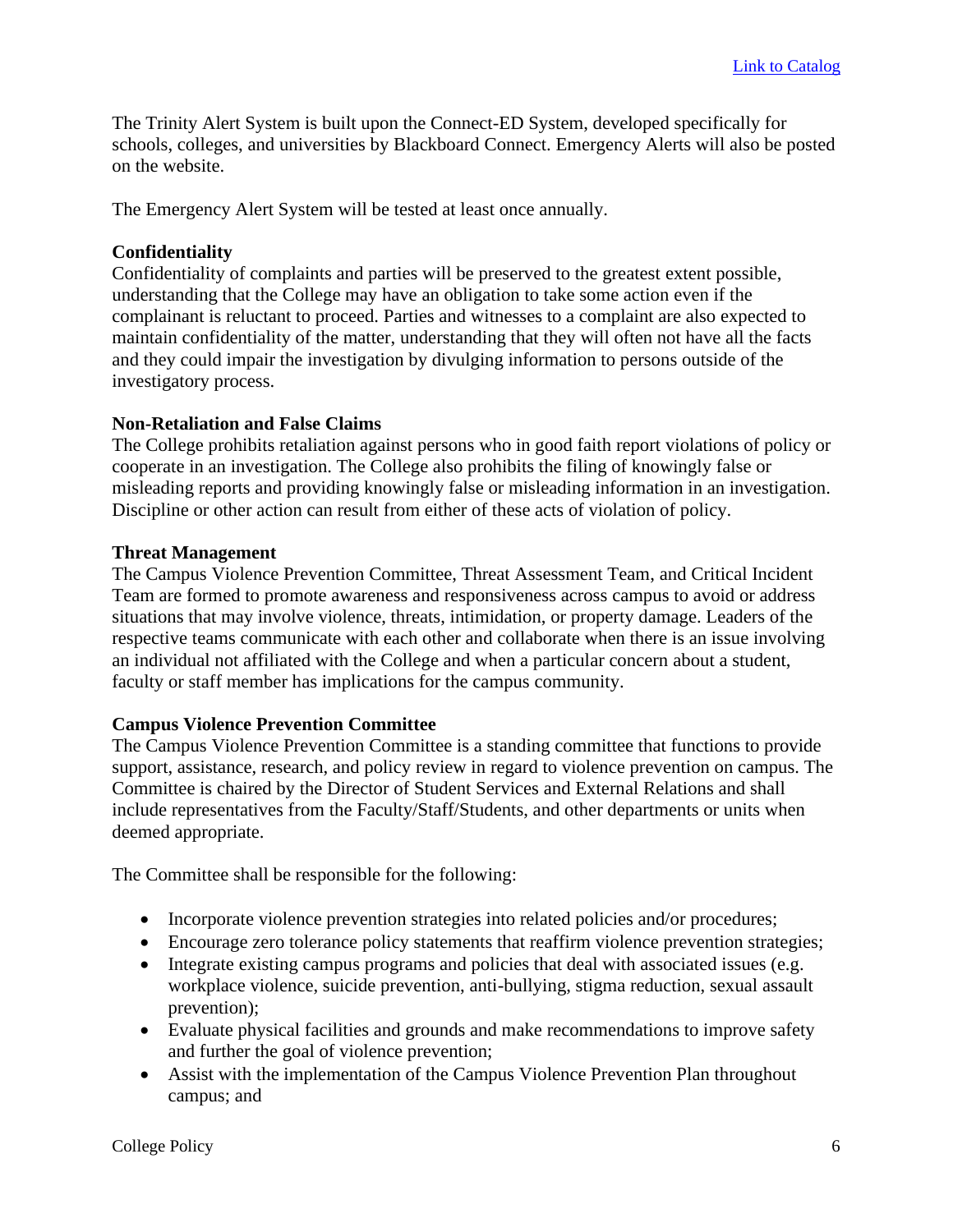• Determine methods of communication and education for the College community with regard to violence prevention, safety measures, and environmental security

The Committee shall ensure that campus safety is integral to new student orientation sessions and that all faculty, staff, and students complete an annual NetLearning module on Responding to Acts of Campus Violence.

#### **Threat Assessment Team**

Team members request a meeting whenever a potential or actual act of campus violence issue is brought to light. Meetings shall be convened and facilitated by the Director of Student Services and External Relations. Members shall share information and make decisions about next steps to be taken. Membership shall include the Director of Student Services and External Relations, Chair of the Student Affairs Committee, Dean of Nursing and Health Sciences, College Chancellor, and the UnityPoint Health-Trinity Employee Assistance Program Counselor as appropriate.

The Threat Assessment team will identify, monitor, and when deemed necessary, recommend appropriate interventions for Trinity students, faculty, and staff who display unhealthy, threatening, and/or dangerous patterns of behavior. Such behaviors include, but are not limited to:

- 1. Suggesting intent to harm self or others.
- 2. Creating disruptions in the work/learning environment.
- 3. Intimidating other faculty, staff, and/or students.
- 4. Stalking or following someone with the intent to harass, intimidate, harm, or cause other malicious activity.
- 5. Acting in a frightening or threatening manner.

Team Responsibilities include:

- 1. Issue/concern is identified by or reported to Director of Student Services and External Relations by submission of the Incident Form by phone or in person.
- 2. The Threat Assessment Team assesses the behaviors of concern based on:
	- a. Investigation of incident.
	- b. Review of the student/staff/faculty record and previous incidents.
	- c. The NaBITA Threat Assessment Tool.
	- d. Additional pertinent information discovered through investigation.
	- e. Communication with administration, faculty, and supervisors as appropriate.
- 3. Recommend appropriate action/intervention[s] to the Critical Incident Team.
- 4. Point person is identified to monitor the situation. This may be faculty, staff, or an administrator.
- 5. Point person provides regular updates to Threat Assessment Team until the issue is resolved.
- 6. In some cases, it may be reasonable for the College to take interim measures or impose restrictions on contact with persons who may be subject to a threat of violence. In addition, the College may also revoke permission of persons violating this policy from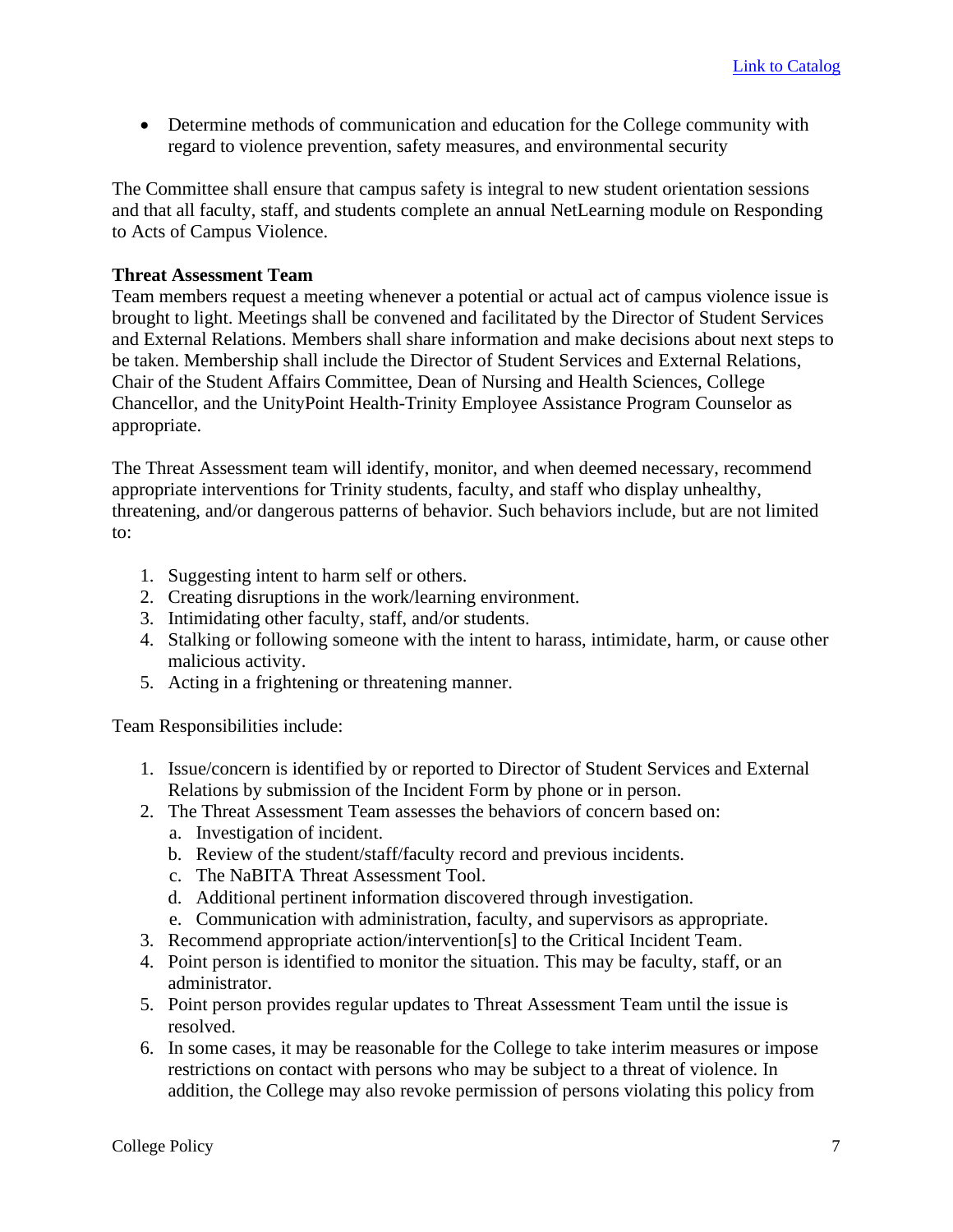remaining on campus.

7. A factual description of the response will be documented, as appropriate, including the incident report and additional information. Report will be kept by the Director of Student Services and External Relations in a designated folder.

#### **Critical Incident Team**

Trinity College has a values based commitment to creating an optimal learning environment for all College students. These values include providing a supportive environment of a small-college experience. The Critical Incident Team is chaired by the Chancellor or designee and membership shall include the Director of Student Services and External Relations and the Dean of Nursing and Health Sciences. The Critical Incident Team serves as a coordinating entity in responding to critical incidents affecting students; to assist local emergency agencies with their response to critical incidents affecting students; and to assist students to return to normal activities following a critical incident.

#### **Definition of a Critical Incident**

A critical incident is an adverse event that causes or has the potential to cause harm to an individual student, group of students, or the College and requires immediate response from the Critical Incident Team. The Campus Violence Prevention Committee has defined the critical incidents to which they may respond to include:

- Suicide attempt/threat
- Non-suicidal self-injurious behavior that is disruptive, requires medical attention, occurs under the influence of alcohol and/or drugs
- Homicidal threat/significant homicidal ideation
- Death of a student (on or off campus)
- Fire/explosion or significant damage to property affecting students
- Communicable disease
- Life threatening injury or illness of a student
- Missing person
- Sexual assault
- Natural disaster affecting students

Trinity College recognizes that the above list may not cover all situations that warrant intervention.

#### **Recovery from Violent Situation**

After a violent situation occurs, the affected employees, students, or families may often face difficulties in resolving their feelings and concerns. As situations are assessed, the Trinity College Campus Violence Prevention Committee can, in collaboration with the Critical Incident Team, facilitate group discussions or debriefing sessions as needed for the affected area to provide some understanding of and closure to the situation. Accommodations may be made for those students affected by acts of violence.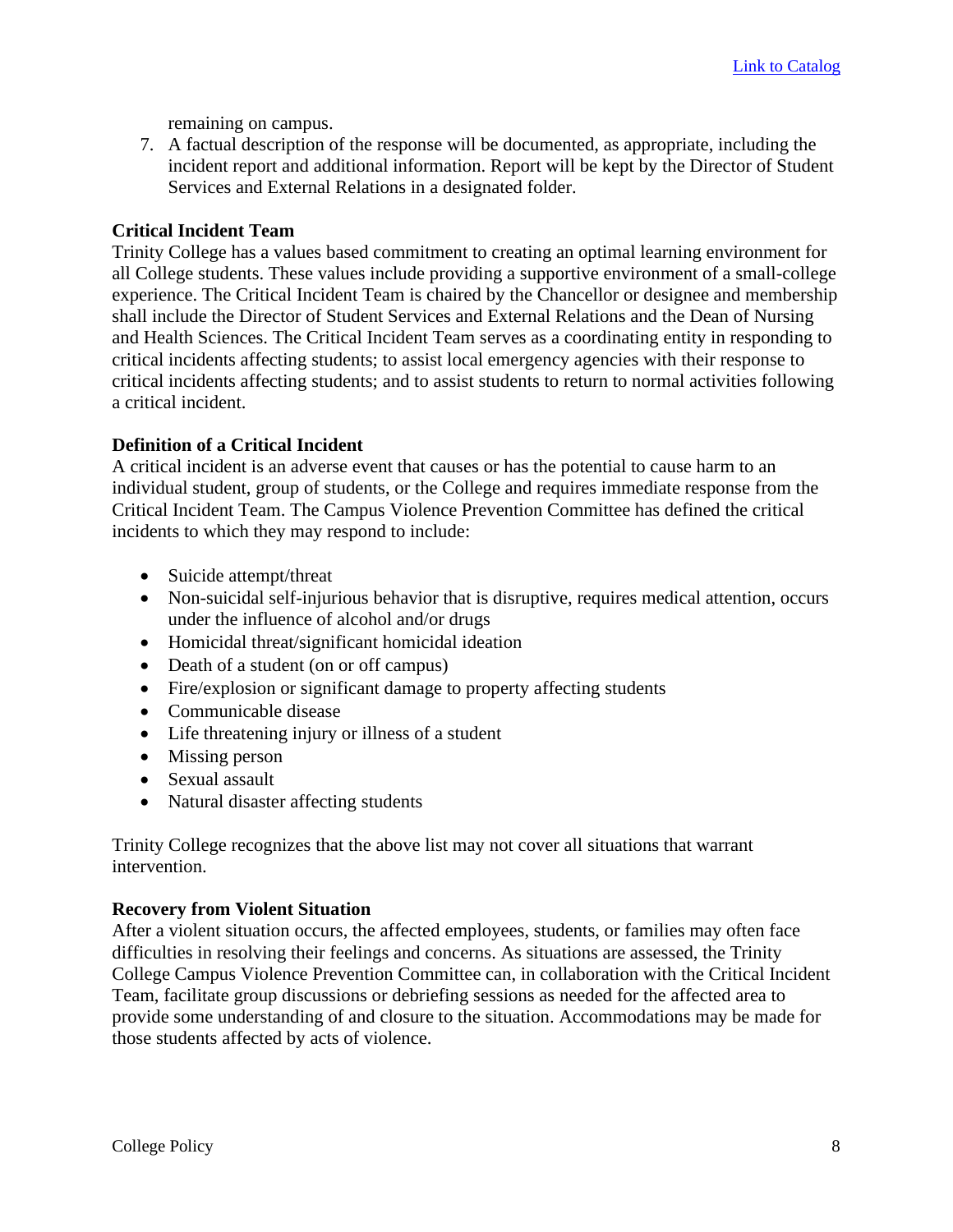#### **External Resources**

Department of Children and Family Services – The State of Illinois Public Act 97-0711 amended the Abused and Neglected Child Reporting Act (ANCRA) to mandate that all personnel of higher education institutions report cases of suspected child abuse or neglect to the Department of Children and Family Services (DCFS) toll-free, 24-hour Child Abuse Hotline at 1-800-24- ABUSE (22873). UnityPoint Health, Trinity Net Learning – includes the following required certifications of faculty, staff and students:

- Illinois DCFS Child Abuse Mandatory Reporting Training
- Iowa Mandatory Abuse Child
- Iowa Mandatory Abuse Adult

Mental Health: Student Assistance Program (SAP): All students are eligible to participate in the Student Assistance Program (SAP)\* as offered through Precedence, Inc. and UnityPoint Health. Counselors are available to assist students with personal or other issues that arise while a student is at the College. Students may seek SAP assistance independently, or can be referred by their Advisor/Program Coordinator or Dean. Brochures are available in Student Services or from an Academic Advisor. SAP services are available 365 days per year, 24 hours per day by calling (800) 383-7900 or (309) 779-2273. Services are located at 3416 Blackhawk Rd., Rock Island, Illinois. This is a free, limited, confidential program and will not be part of the student's academic record.

The SAP resource can assist students in accessing the appropriate resources to deal with concerns that might interfere with their personal and educational development while in college. The service is available to every student who has a difficulty or concern. Included in the service is assistance with personal, social, academic, professional, and vocational concerns. Concerns such as drug and alcohol abuse, marital problems, financial trouble, and others can be addressed. \*The Student Assistance Program is part of the UnityPoint Health Employee Assistance Program (EAP).

Employee Assistance Program (EAP): This program is an employer-sponsored program utilizing counselors who specialize in the assessment of personal problems. EAP deals with human problems – the kinds that affect personal well-being or ability to perform your job. Confidential assistance for personal problems, at no cost to the employee, is available by calling (800) 383- 7900 or (309) 779-2273 to schedule an appointment.

Federal and State Laws and Regulations: The following Federal and State laws provide regulatory compliance with regard to issues of campus safety and violence at public institutions of higher education:

- 1. The Federal Student Right to Know and Campus Security Act (Clery)
- 2. Federal Safety and Drug Free Schools and Communities Act
- 3. Federal Drug Free Workplace Act of 1988
- 4. Higher Education Act of 1998
- 5. Higher Education Opportunity Act 2008
- 6. Uniform Crime Reporting (Both State and Federal)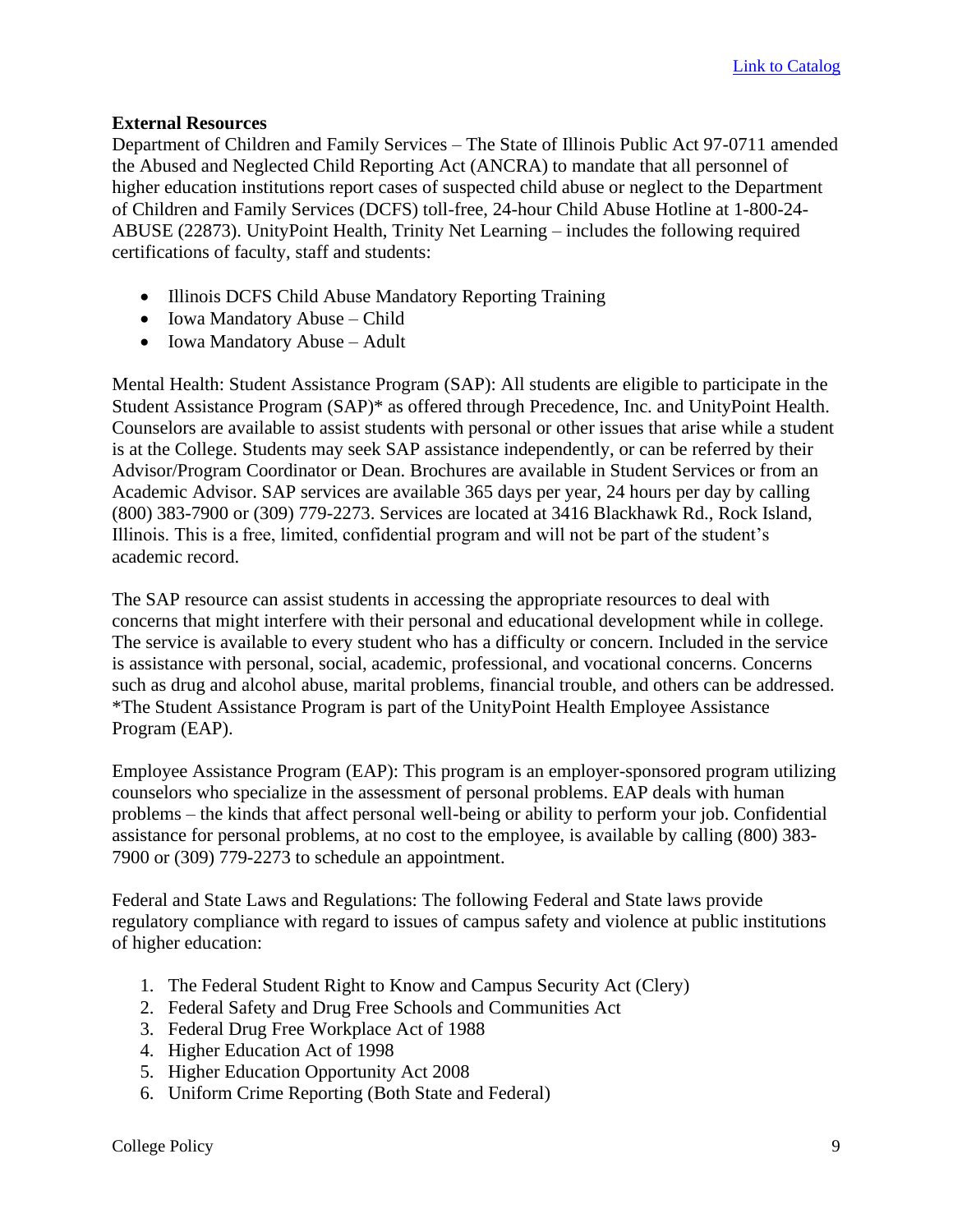- 7. Federal and State Alcohol, Drug and Weapon Laws
- 8. Illinois Campus Security Enhancement Act 2008
- 9. Illinois Victims of Trafficking and Violence Prevention Act of 2000 (Sex Offender)
- 10. Illinois Education Sexual Assault Awareness Act
- 11. Illinois Mental Health and Developmental Disabilities and Confidentiality Act
- 12. Illinois Human Rights Act (P.A. 96-0574)
- 13. Federal Violence Against Women Reauthorization Act of 2013
- 14. Pending Survivor Outreach & Support Act (introduced July 2014)
- 15. Pending Campus Accountability & Safety Act (introduced July 2014)

## **Environmental Health and Safety:**

**Exterior Lighting** - Exterior lighting for parking lots and buildings are monitored by the security guards. Any deficiencies are reported to UnityPoint Health - Trinity's Facilities Services department. Security guards patrol all building and parking facilities 24/7. Students are encouraged to report any lighting or security concerns to the Student Services staff as soon as they occur.

**Blue Light Station** - Located in the Trinity College of Nursing & Health Sciences parking lot is a BLUE LIGHT EMERGENCY STATION. This is a direct line to the UnityPoint Health - Trinity Safety and Security department. This 9' tall tower acts as a crime deterrent and serves as an emergency communication system. This tower is wheelchair accessible and has a highly visible push button on its faceplate. A single touch on the push button summons campus officers to the location and triggers the bright blue police-type strobe light on top of the tower, which brightly lights the surrounding area.

**Panic Alarms** - Panic alarms are located in all classrooms and in other key areas, such as offices and restrooms. Students and staff who believe they are in danger may pull these alarms. This will set off an overhead sound system to alert all others in the building and at the same time will transmit an alarm to Per Mar Security. Per Mar Security will notify the local police as well as UnityPoint Health -Trinity security department to respond.

If the panic alarm is heard throughout the building, all classroom doors should be closed and locked, and the lights turned off unless in the affected area. Students, faculty, and staff should stay away from windows and doors. Windows may be used for evacuation purposes if the situation warrants. If faculty and staff are in the impacted area, they need to seek safety in another part of the building or evacuate. When police officers and/or campus security officers arrive, they will handle the emergent situation. Administration/faculty/staff will work with security personnel to diffuse the situation in the safest and most efficient way possible.

**ID Badges** - Each student, faculty, staff member, and Trinity employee can be identified with a Trinity ID badge. Anyone who is not wearing an ID badge can be asked whether he/she needs assistance and asked their purpose for being on campus.